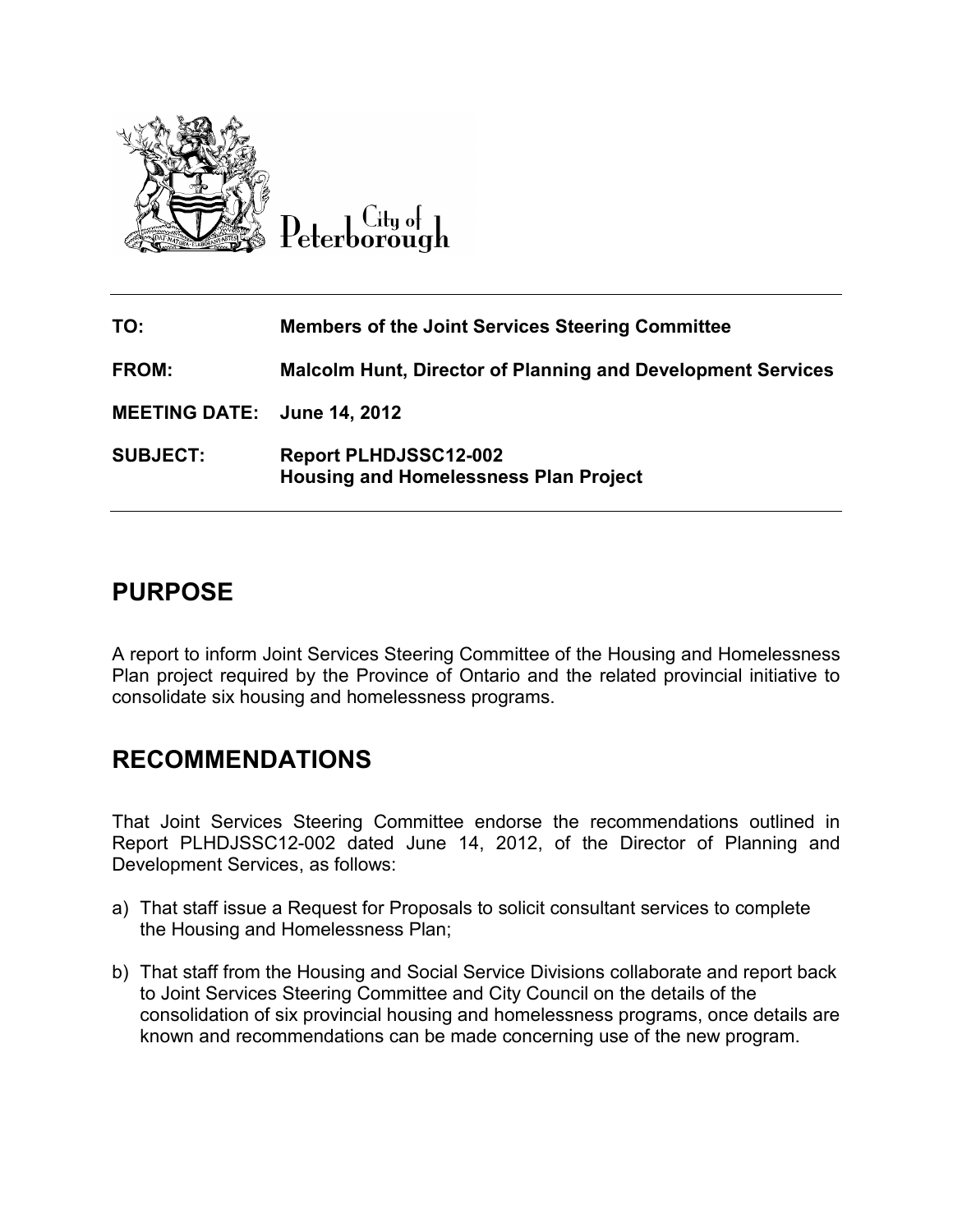# **BUDGET AND FINANCIAL IMPLICATIONS**

The completion of the Housing and Homelessness Plan (Plan) will require hiring and managing a Consultant. It is anticipated that the total cost for the project will be up to \$120,000. The project will span 2012 and 2013 budgets. Approval of the recommendations does not require additional financial commitment from the City or County. Costs can be covered within approved and proposed operating budgets, with draws as necessary from the Social Housing City/County Reserve, and the City Social Services Reserve.

The maximum allowable portion of the costs for the completion of the Plan will be claimed through Ontario Works Administration in order to obtain provincial subsidy to offset municipal costs.

# **BACKGROUND**

Since 2000, the City of Peterborough, as the Service Manager, has been responsible for delivering and administering social and affordable housing programs, homelessness programs and services for the City and County of Peterborough. These programs and services are effective in our community because there are strong partnerships between all levels of government as well with community partners, including non-profit, cooperative and private sector entities.

Over the past several years, Peterborough has made progress in building affordable housing units (487 units in 18 projects), providing rent supplement support (370 new rent supplements), providing new base funding for emergency shelter operation to help stabilize shelter operations, reinvesting homelessness funding in community programs and services including the Service Resolution Protocol for Persistent Homelessness and developing an Affordable Housing Community Improvement Plan that provides incentives for new residential development. Going forward, the municipality will continue to build on the strengths of recent initiatives, and this will be a focus of the Plan.

Committee of the Whole will consider Report PLHD12-003 "Housing and Homelessness Plan Project" at its meeting on June 18, 2012.

## **10-Year Housing and Homelessness Plan**

Under the Housing Services Act, 2011, by 2014 the City of Peterborough as the Service Manager must have a 10-year Housing and Homelessness Plan (Plan). The expectation of the Ministry of Municipal Affairs and Housing (Ministry) is that the Plan be strategic and aspirational, and encompass the continuum of housing and homelessness programs and services. The Plan will set strategic directions for the City and County of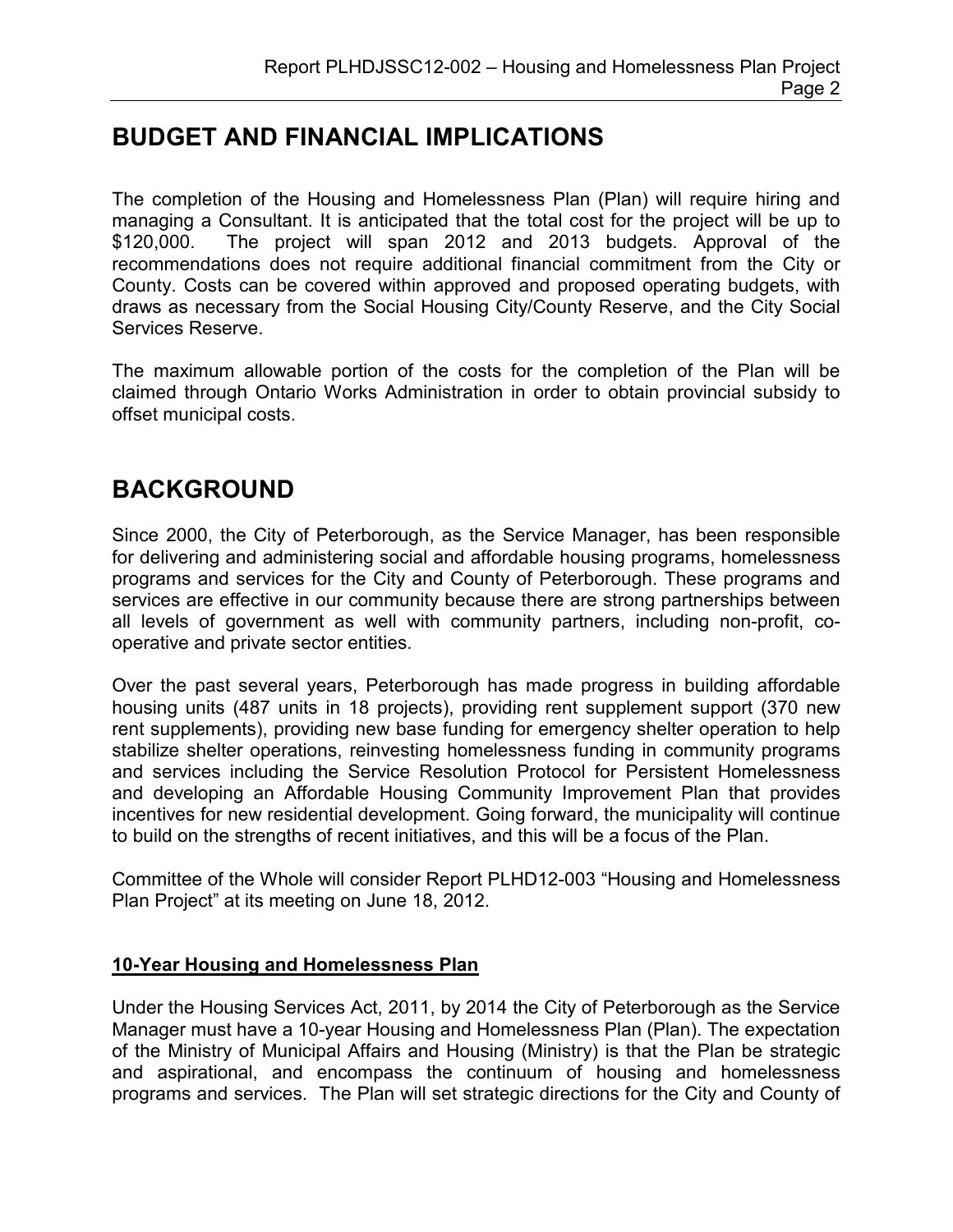Peterborough, identify community priorities, strengthen the alignment of housing resources to the people that need them and provide for greater local accountability.

The Plan will set the 10-year vision, and will be complemented by a 3-year action plan that identifies funding implications and priority actions, responsibility centres and community partners. Clear priorities will help the City as Service Manager to be prepared for any future funding or partnership opportunities, make best use of new flexibility in provincial programs and adapt to changes in funding levels for existing programs. A Plan will enable more proactive approach so that funded initiatives can better match local needs, instead of available funding driving municipal responses.

Failure to put a Plan in place could have implications in terms of future allocations of block funding from the Province.

The Ontario Housing Policy Statement (2011) establishes provincial interests and policy directions for the Plan and is attached as Appendix A. During the preparation of the Plan there are requirements for public consultation and active engagement of the nonprofit sector. The Ministry requires 90 days for an opportunity to comment on the Plan, and the City as Service Manager, must approve the Plan.

At minimum, the Plan must:

- $\circ$  Demonstrate a system of coordinated housing and homeless services to assist households to move toward self-sufficiency;
- o Include services designed to improve outcomes for individuals and families;
- $\circ$  Coordinate services in all municipalities (i.e. townships) within the service area;
- o Contain strategies to increase awareness of and improve access to affordable and safe housing that is linked to various supports;
- $\circ$  Contain strategies to identify and reduce gaps;
- $\circ$  Contain local housing policies and short and long-term housing targets; and,
- o Provide for public consultation, progress measurement and reporting.

## **Provincial Context**

The Province is making changes that include:

• Creating net benefits for municipalities by up-loading social assistance costs: Building Foundations: Building Futures, Ontario's Long Term Affordable Housing Strategy (2011) states "Ontario municipalities and Service Managers are full partners in affordable housing and we have worked closely with them to begin transforming the housing system. In 2008, the Provincial-Municipal Fiscal and Service Delivery Review reached a landmark agreement that will provide municipalities with a net benefit of \$1.5B annually by 2018. The review was a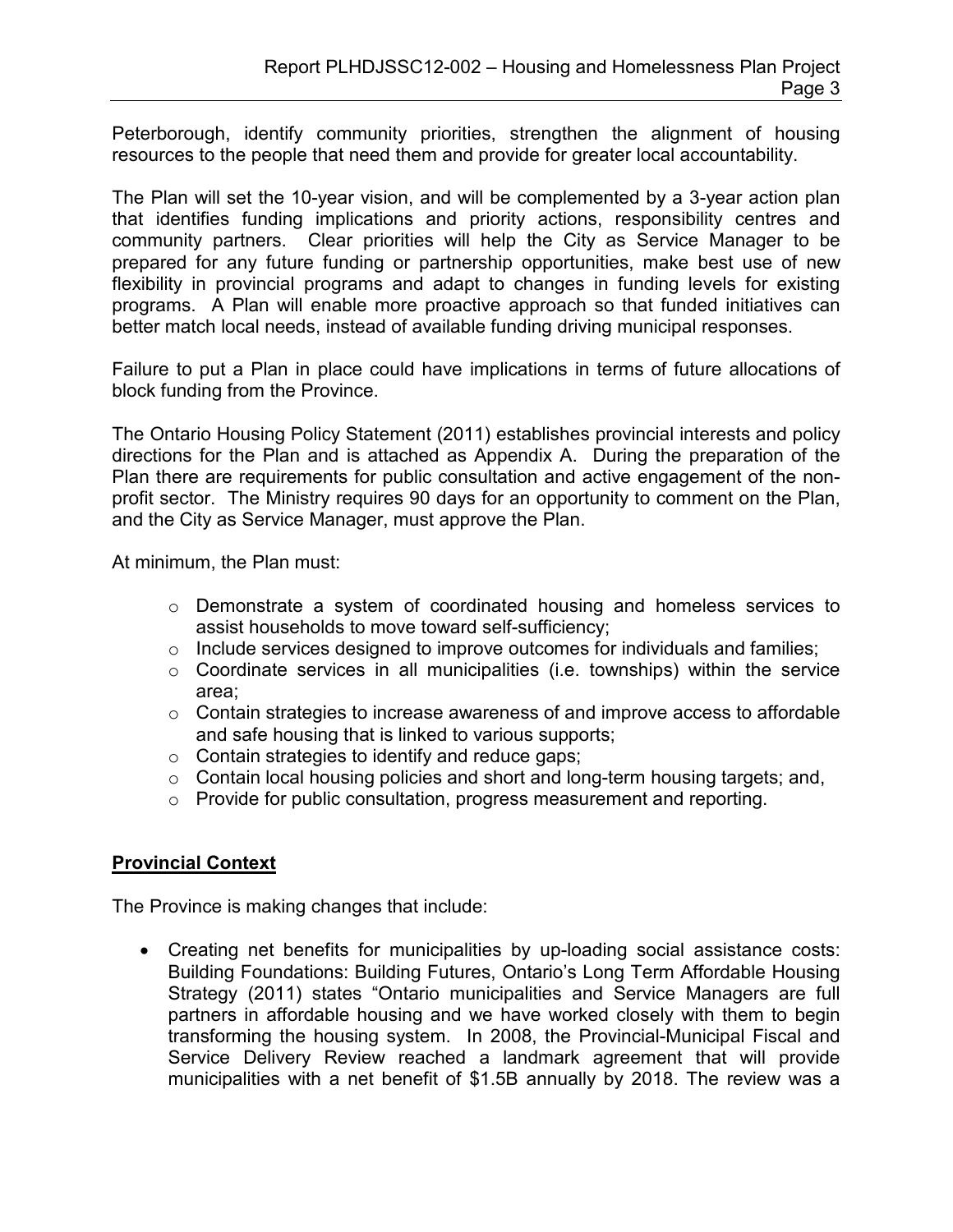wide-ranging initiative that examined the provincial-municipal relationship in order to improve the delivery and funding of services for Ontarians" (pg5).

The Ontario Non-Profit Housing Association, a key social housing stakeholder, states in their 2012 report "Local Housing and Homelessness Plans", that uploading social assistance costs creates room in municipal budgets to fund affordable and social housing" (pg16).

- Provincial budget reduction: The Provincial Budget 2012 contains expenditure reductions. For instance, millions of dollars worth of provincial rent supports are ending, resulting in over a hundred households in Peterborough no longer receiving rent support. Also, the Dr. Albert Rose Bursary for post-secondary students in social housing will no longer provide \$1.2M per year. Since 1984, hundreds of students (averaging about three students per year) from Peterborough received \$1,230 each to assist with cost of post secondary education.
- Federal funding reduction: The Province distributes federal funding for housing to municipalities, and this amount will decrease by \$166.2M over the next ten years, declining to zero in 2033. In addition, the federal government is no longer providing over \$36M per year in Ontario, of which \$1M annually was used in Peterborough, to repair homes occupied by low-income households through RRAP; and,
- New approach to provincial housing and homelessness programs:
	- $\circ$  Investment in Affordable Housing Program 2011-2015 provides municipalities with greater scope and flexibility by providing block funding with optional program components. Municipalities must decide how to use funding in the best interest of the community, while long-standing federal and provincial programs are cancelled.
	- o Program consolidation will streamline six housing and homelessness programs by January 2013, into a single program. These six programs provide \$400M in provincial funding per year, and the municipality cost shares some of the programs. They include the Provincial Rent Bank, the Energy Emergency Fund, the Consolidated Homelessness Prevention Program, the Domiciliary Care Program, Emergency Shelter funding and a portion of the Community Start Up and Maintenance Benefit.

Peterborough receives \$2M in provincial funding per year, and contributes \$0.916M toward these six programs. Appendix B provides details of the original programs. The new funding formula is not known, but only a portion of the provincial contribution to the Community Start Up and Maintenance benefit will transfer to the new consolidated program. The local allocation of funding and guidelines on the use of funding should be available from the Ministry of Municipal Affairs and Housing in June, 2012.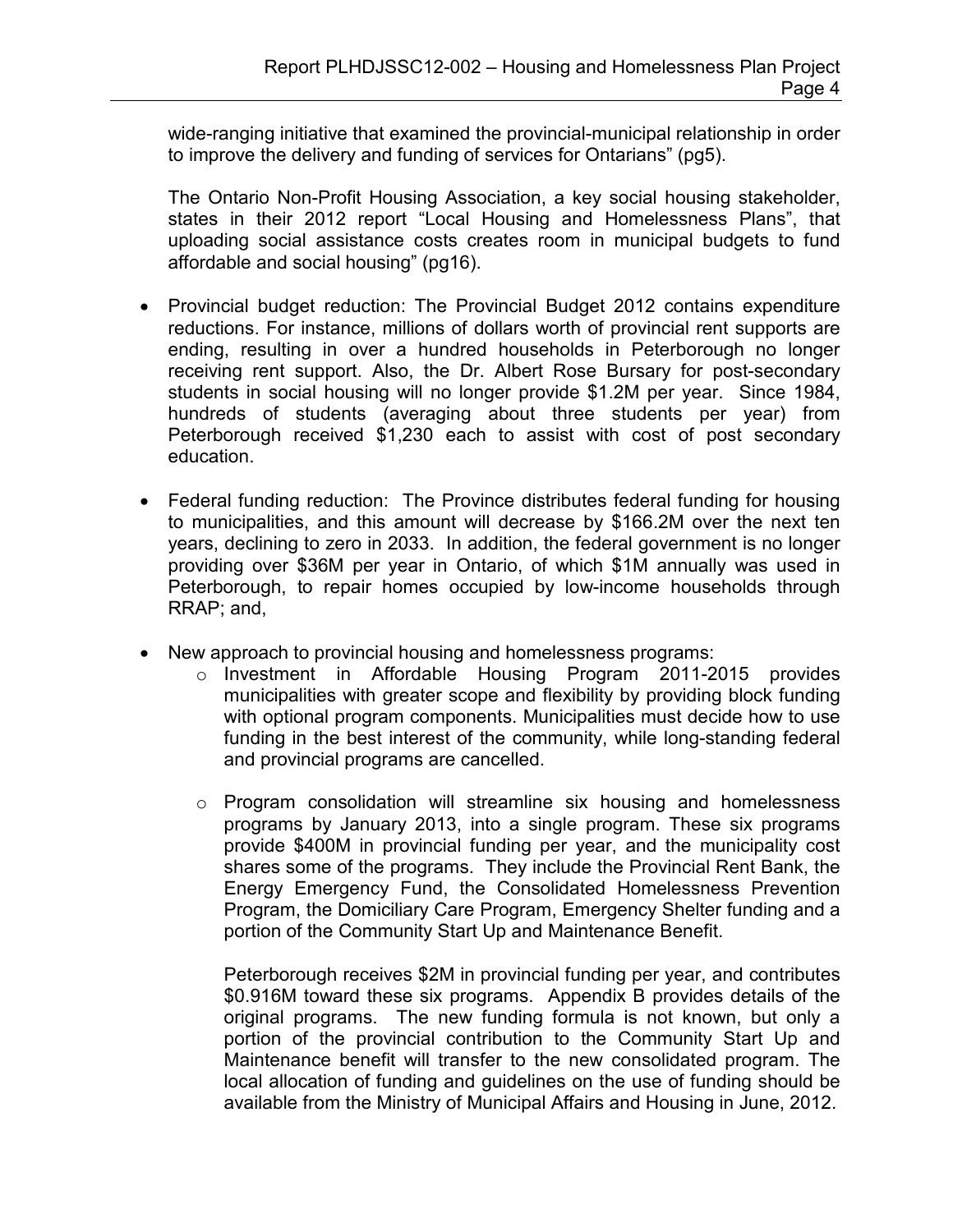## **Peterborough Approach: Project Plan to Meet Provincial Requirement**

#### **Guiding Principles**

The Plan will be developed using a project management approach, and collaborative effort among key stakeholders. The Housing and Social Services Divisions will collaborate on the project.

The project will use the following guiding principles to ensure an efficient, comprehensive and respectful process:

- Maximize use of existing resources by consulting with standing committees and using existing studies, resources for background research;
- Write a draft Plan and consult on specifics in the draft, instead of beginning with a blank slate;
- Ensure that City and County and urban/rural perspectives and priorities are incorporated; and
- Emphasize broad community interests including social, economic, support services, health and employment to maximize creative and innovative partnership opportunities.

## **Project Structure**

The project will be guided by a Project Definition Document. It will be overseen by a Project Steering Committee and a Project Team. The Project Steering Committee will consist of senior staff from Housing, Community Services, Planning and Legal Divisions as well as representation from the County of Peterborough and County Townships. The Steering Committee will govern the project to ensure that it meets the objectives, determine project scope and approve changes, receive reports, etc.

The Project Team will consist of staff from the City and County of Peterborough from Housing, Social Services, Planning, Corporate Services and Building Divisions. The Project Team will manage the project to its successful completion, supervise the consultant, report to the Steering Committee, call in subject matter experts, etc.

A consultant will be engaged through a Request for Proposal process for a 10 month period and will bring external perspective and expertise in the subject matter. The Consultant's duties will include reviewing existing work, preparing summary reports, conducting workshops and consultations, preparing the Housing and Homelessness Plan and completing final reports to Committees and Council.

Subject matter experts will be contacted as-needed on specific issues where the Project Team requires clarification or information on certain matters. Subject matter experts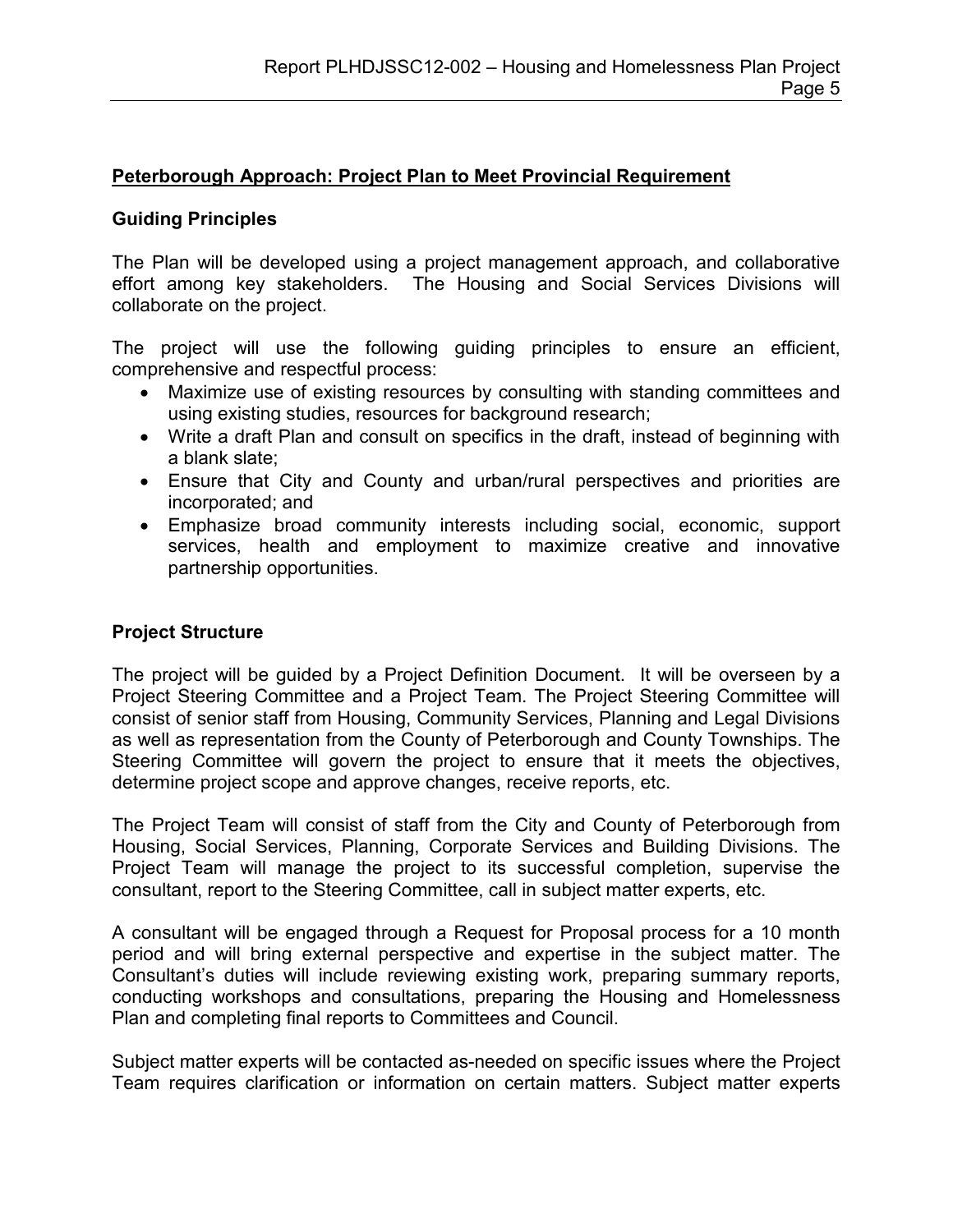may be from any of the City, Townships or County Divisions or community partners (eg. Public Health, School Boards).

#### **Project Deliverables**

The project will provide a plan that consists of an analysis of current and future housing needs, work from existing documents, and develop strategic directions, vision and goals to guide housing and homelessness program directions or development and funding. The three-year action plan will identify funding implications, priority actions, responsibility centres and community partners for the action items in the Plan.

#### **Project Time Line**

It is expected that the Steering Committee and Project Team will be set and begin meeting in June 2012. An RFP for the Consultant work will be issued in July 2012 with an anticipated start of the Consultant in mid-August. The Plan must be in place for January 1, 2014, after the Ministry comments and Council approves. The goal will be to send a draft Plan to the Ministry in the summer of 2013, which subsequent consideration of the Plan by Council in the fall 2013.

### **Project Limitations**

The City is required to complete the Plan in accordance with the Housing Services Act, 2011. The completion of the Plan does not come with any new funding from the federal or provincial governments. The completion of the plan does however provide the opportunity to engage the community in dialogue about housing and homelessness and to identify local priorities. If funding becomes available, the Plan should guide the direction of spending priorities.

# **SUMMARY**

The completion of a 10-year Housing and Homelessness Plan will require significant resources given the magnitude of the project. Hiring a consultant to complete the background research, consultations and final report will provide essential external perspective. A Request for Proposal process will be required in accordance with the Purchasing By-Law 10-132.

Housing and Social Service staff will work with the consultant, the project teams, housing providers, external input group and subject matter experts. The process to